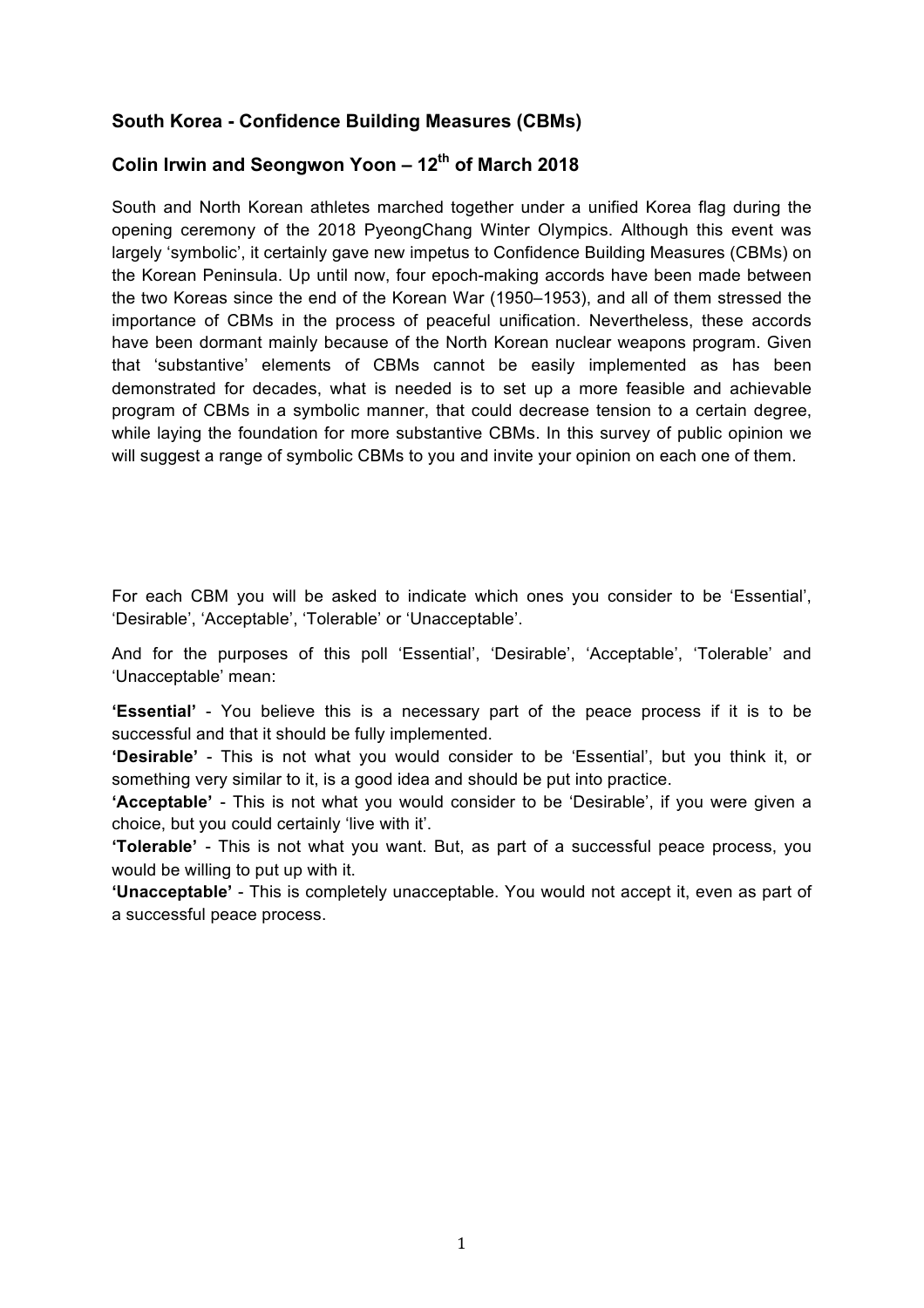# **Question 1. DMZ CBMs to be taken by South Korea**

With regards to the DMZ issues taken by South Korea please indicate which Confidence Building Measures you consider to be 'Essential,' 'Desirable', 'Acceptable', 'Tolerable' or 'Unacceptable'.

|                                                                                            | Essential<br>긴요하다 | Desirable<br>바람직하다 | Acceptable<br>받아들일만<br>하다 | Tolerable<br>감내할 수<br>있다 | Unacceptable<br>받아들일 수<br>없다 |
|--------------------------------------------------------------------------------------------|-------------------|--------------------|---------------------------|--------------------------|------------------------------|
| Replace the South Korean Flag at the<br>DMZ (Daeseong-dong) with a Unified<br>Korea Flag   |                   |                    |                           |                          |                              |
| 대성동 마을 태극기 한반도기로 대체                                                                        |                   |                    |                           |                          |                              |
| Reemphasize the establishment of the<br>DMZ World Peace Park                               |                   |                    |                           |                          |                              |
| DMZ 세계평화공원 건설 필요 재강조                                                                       |                   |                    |                           |                          |                              |
| Proclaim ensuring preservation of the<br>ecosystem in the DMZ<br>DMZ 생태계 보존 선언             |                   |                    |                           |                          |                              |
|                                                                                            |                   |                    |                           |                          |                              |
| Suggest a joint field investigation into<br>the ecosystem in the DMZ<br>DMZ 생태계 남북 공동연구 제안 |                   |                    |                           |                          |                              |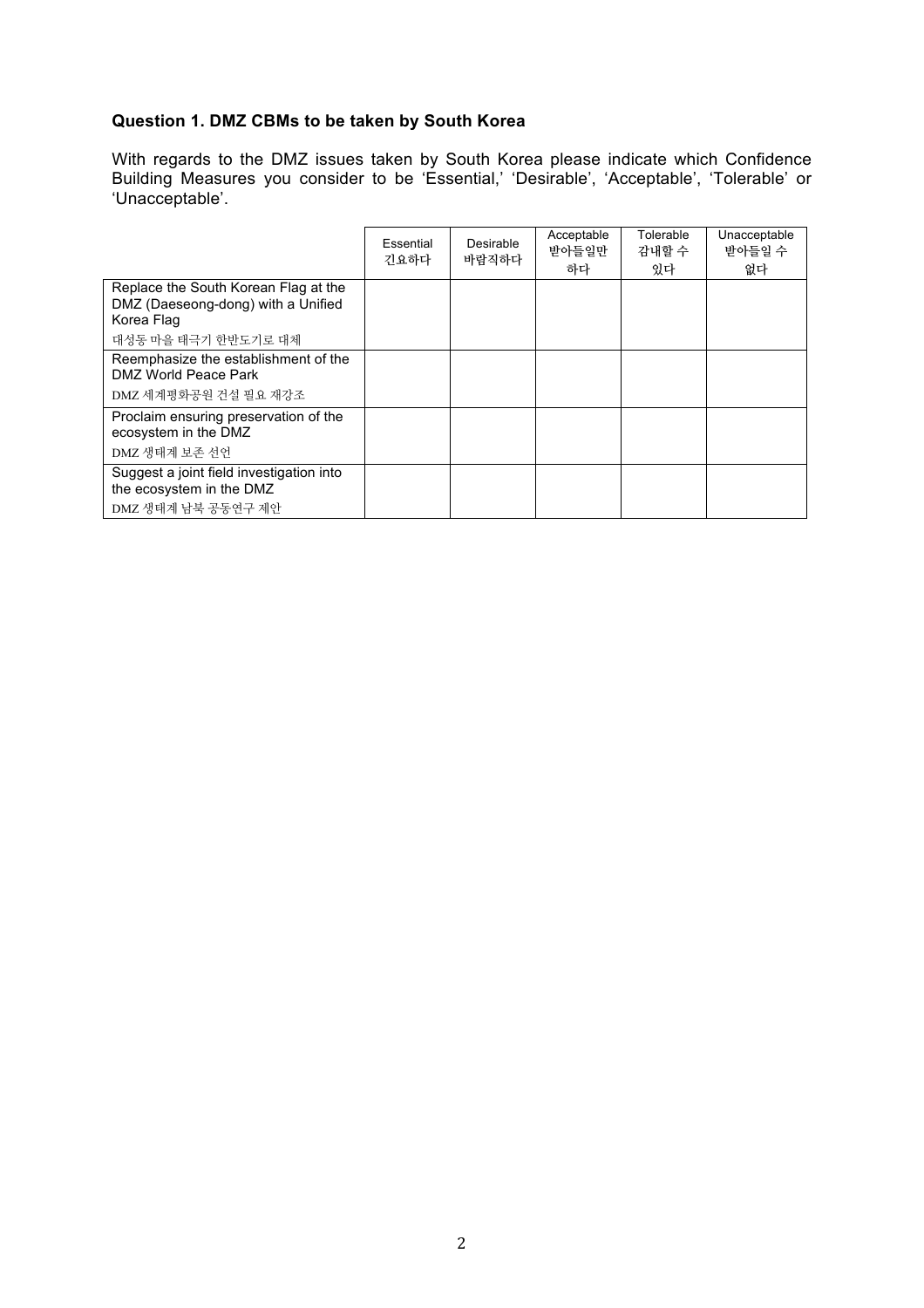# **Question 2. Political CBMs to be taken by South Korea**

With regards to the Political measures taken by South Korea please indicate which Confidence Building Measures you consider to be 'Essential,' 'Desirable', 'Acceptable', 'Tolerable' or 'Unacceptable'.

|                                                                                                                            | Essential<br>긴요하다 | Desirable<br>바람직하다 | Acceptable<br>받아들일만<br>하다 | Tolerable<br>감내할 수<br>있다 | Unacceptable<br>받아들일 수<br>없다 |
|----------------------------------------------------------------------------------------------------------------------------|-------------------|--------------------|---------------------------|--------------------------|------------------------------|
| Express SK's understanding of NK's                                                                                         |                   |                    |                           |                          |                              |
| security concerns                                                                                                          |                   |                    |                           |                          |                              |
| '북한 안보우려 이해' 입장 표명                                                                                                         |                   |                    |                           |                          |                              |
| Proclaim a return to the spirit of The<br>Agreement on Reconciliation, Non-                                                |                   |                    |                           |                          |                              |
| aggression and Exchanges and<br>Cooperation between the South and<br>the North (1992)                                      |                   |                    |                           |                          |                              |
| 남북기본합의서 (1992) 정신 존중 선언                                                                                                    |                   |                    |                           |                          |                              |
| Proclaim a return to the spirit of the<br>June 15 Joint Declaration (2000)                                                 |                   |                    |                           |                          |                              |
| 6.15 공동선언 (2000) 정신 존중 선언                                                                                                  |                   |                    |                           |                          |                              |
| Pursue reunification on the basis of an<br>agreed confederation                                                            |                   |                    |                           |                          |                              |
| 연합제 기반 통일 추구                                                                                                               |                   |                    |                           |                          |                              |
| Pursue reunification on the basis of an<br>agreed loose form of federation                                                 |                   |                    |                           |                          |                              |
| 낮은 단계 연방제 기반 통일 추구                                                                                                         |                   |                    |                           |                          |                              |
| Proclaim a return to the spirit of the<br>October 4 Joint Declaration (2007)                                               |                   |                    |                           |                          |                              |
| 10.4 공동선언 (2007) 정신 존중 선언                                                                                                  |                   |                    |                           |                          |                              |
| Establish regular meetings between the<br>highest authorities in North and South<br>Korea                                  |                   |                    |                           |                          |                              |
| 남북 정상 및 고위급 회담 정례화                                                                                                         |                   |                    |                           |                          |                              |
| Announce considering adjustment of<br>KST (Korean Standard Time)<br>according to PYT (Pyongyang Time)<br>after unification |                   |                    |                           |                          |                              |
| 통일 이후 평양표준시 전환 고려 선언                                                                                                       |                   |                    |                           |                          |                              |
| Conduct governmental press briefings<br>describing NK system/society in a<br>positive manner                               |                   |                    |                           |                          |                              |
| 북한체제 및 사회 관련 긍정적 묘사 정부<br>브리핑 실시                                                                                           |                   |                    |                           |                          |                              |
| Announce writing off 90 per cent of NK                                                                                     |                   |                    |                           |                          |                              |
| debt (approx. 900 million USD)                                                                                             |                   |                    |                           |                          |                              |
| 북한 대남 부채 90% 탕감 선언                                                                                                         |                   |                    |                           |                          |                              |
| Suggest a joint field trip to Mount<br>Baekdu between the representatives of                                               |                   |                    |                           |                          |                              |
| the legislatures of the two Koreas                                                                                         |                   |                    |                           |                          |                              |
| 남북 의회대표단 백두산 공동 방문 제안                                                                                                      |                   |                    |                           |                          |                              |
| Proactively suggest walking together                                                                                       |                   |                    |                           |                          |                              |
| under a unified Korea flag during the<br>opening ceremony at 2020 Tokyo<br>Olympics                                        |                   |                    |                           |                          |                              |
| 2020년 도쿄 올림픽 공동 입장 선제적 제안                                                                                                  |                   |                    |                           |                          |                              |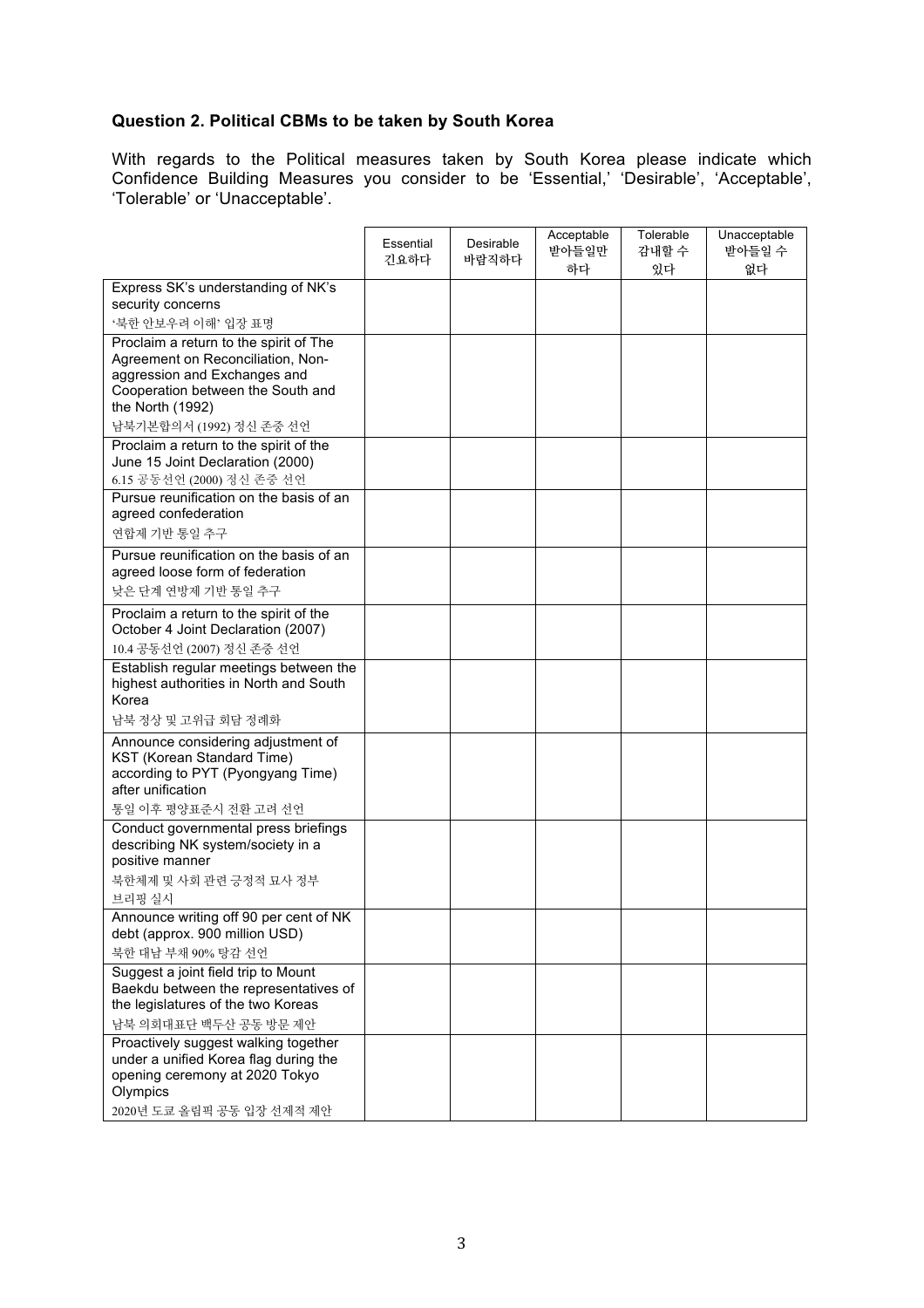# **Question 3. Cross-National CBMs to be taken by South Korea**

With regards to the Cross-National measures taken by South Korea please indicate which Confidence Building Measures you consider to be 'Essential,' 'Desirable', 'Acceptable', 'Tolerable' or 'Unacceptable'.

| Establish working groups to facilitate<br>future cooperation in the development<br>of infrastructure<br>향후 기반시설 확충 협력 촉진 위한 남북 간<br>실무그룹 설치<br>Establish working groups to facilitate<br>future cooperation in the development<br>of agriculture, health, medical services<br>and environmental protection<br>향후 농업, 보건의료, 환경보호 분야 협력 촉진<br>위한 실무그룹 설치<br>Establish working groups to facilitate<br>future cooperation in the development<br>of social issues<br>향후 사회분야 교류 협력 촉진 위한 실무그룹<br>설치<br>Establish working groups to facilitate<br>future cooperation in humanitarian<br>issues<br>향후 인도주의 협력사업 촉진 위한 실무그룹<br>설치<br>Establish working groups to facilitate<br>future cooperation to deal with natural<br>disasters<br>향후 자연재해 및 재난 발생시 협력 위한<br>실무그룹 설치<br>Extend the cooperation in the Olympic<br>Games to other international events<br>올림픽 협조 사례를 기타 국제행사로 확대 추진<br>Regarding the maritime border issue<br>(NLL), reconfirm SK's intention to use<br>this area as a joint fishing zone and<br>maritime peace zone<br>서해 해상분계선 관련 NLL 인근 남북<br>공동어로구역 및 평화수역 지대 활용 재확인<br>Regarding the maritime border issue<br>(NLL), suggest a joint field investigation<br>into the ecosystem in a joint fishing<br>zone in the West Sea<br>서해 해상분계선 관련 공동어로구역 생태계<br>남북 공동연구 제안<br>Suggest a joint field investigation into<br>the possible volcanic eruption at Mount<br>Baekdu<br>백두산 분화 관련 남북 공동연구 제안 | Essential<br>긴요하다 | Desirable<br>바람직하다 | Acceptable<br>받아들일만<br>하다 | Tolerable<br>감내할 수<br>있다 | Unacceptable<br>받아들일 수<br>없다 |
|------------------------------------------------------------------------------------------------------------------------------------------------------------------------------------------------------------------------------------------------------------------------------------------------------------------------------------------------------------------------------------------------------------------------------------------------------------------------------------------------------------------------------------------------------------------------------------------------------------------------------------------------------------------------------------------------------------------------------------------------------------------------------------------------------------------------------------------------------------------------------------------------------------------------------------------------------------------------------------------------------------------------------------------------------------------------------------------------------------------------------------------------------------------------------------------------------------------------------------------------------------------------------------------------------------------------------------------------------------------------------------------------------------|-------------------|--------------------|---------------------------|--------------------------|------------------------------|
|                                                                                                                                                                                                                                                                                                                                                                                                                                                                                                                                                                                                                                                                                                                                                                                                                                                                                                                                                                                                                                                                                                                                                                                                                                                                                                                                                                                                            |                   |                    |                           |                          |                              |
|                                                                                                                                                                                                                                                                                                                                                                                                                                                                                                                                                                                                                                                                                                                                                                                                                                                                                                                                                                                                                                                                                                                                                                                                                                                                                                                                                                                                            |                   |                    |                           |                          |                              |
|                                                                                                                                                                                                                                                                                                                                                                                                                                                                                                                                                                                                                                                                                                                                                                                                                                                                                                                                                                                                                                                                                                                                                                                                                                                                                                                                                                                                            |                   |                    |                           |                          |                              |
|                                                                                                                                                                                                                                                                                                                                                                                                                                                                                                                                                                                                                                                                                                                                                                                                                                                                                                                                                                                                                                                                                                                                                                                                                                                                                                                                                                                                            |                   |                    |                           |                          |                              |
|                                                                                                                                                                                                                                                                                                                                                                                                                                                                                                                                                                                                                                                                                                                                                                                                                                                                                                                                                                                                                                                                                                                                                                                                                                                                                                                                                                                                            |                   |                    |                           |                          |                              |
|                                                                                                                                                                                                                                                                                                                                                                                                                                                                                                                                                                                                                                                                                                                                                                                                                                                                                                                                                                                                                                                                                                                                                                                                                                                                                                                                                                                                            |                   |                    |                           |                          |                              |
|                                                                                                                                                                                                                                                                                                                                                                                                                                                                                                                                                                                                                                                                                                                                                                                                                                                                                                                                                                                                                                                                                                                                                                                                                                                                                                                                                                                                            |                   |                    |                           |                          |                              |
|                                                                                                                                                                                                                                                                                                                                                                                                                                                                                                                                                                                                                                                                                                                                                                                                                                                                                                                                                                                                                                                                                                                                                                                                                                                                                                                                                                                                            |                   |                    |                           |                          |                              |
|                                                                                                                                                                                                                                                                                                                                                                                                                                                                                                                                                                                                                                                                                                                                                                                                                                                                                                                                                                                                                                                                                                                                                                                                                                                                                                                                                                                                            |                   |                    |                           |                          |                              |
|                                                                                                                                                                                                                                                                                                                                                                                                                                                                                                                                                                                                                                                                                                                                                                                                                                                                                                                                                                                                                                                                                                                                                                                                                                                                                                                                                                                                            |                   |                    |                           |                          |                              |
|                                                                                                                                                                                                                                                                                                                                                                                                                                                                                                                                                                                                                                                                                                                                                                                                                                                                                                                                                                                                                                                                                                                                                                                                                                                                                                                                                                                                            |                   |                    |                           |                          |                              |
|                                                                                                                                                                                                                                                                                                                                                                                                                                                                                                                                                                                                                                                                                                                                                                                                                                                                                                                                                                                                                                                                                                                                                                                                                                                                                                                                                                                                            |                   |                    |                           |                          |                              |
|                                                                                                                                                                                                                                                                                                                                                                                                                                                                                                                                                                                                                                                                                                                                                                                                                                                                                                                                                                                                                                                                                                                                                                                                                                                                                                                                                                                                            |                   |                    |                           |                          |                              |
|                                                                                                                                                                                                                                                                                                                                                                                                                                                                                                                                                                                                                                                                                                                                                                                                                                                                                                                                                                                                                                                                                                                                                                                                                                                                                                                                                                                                            |                   |                    |                           |                          |                              |
|                                                                                                                                                                                                                                                                                                                                                                                                                                                                                                                                                                                                                                                                                                                                                                                                                                                                                                                                                                                                                                                                                                                                                                                                                                                                                                                                                                                                            |                   |                    |                           |                          |                              |
|                                                                                                                                                                                                                                                                                                                                                                                                                                                                                                                                                                                                                                                                                                                                                                                                                                                                                                                                                                                                                                                                                                                                                                                                                                                                                                                                                                                                            |                   |                    |                           |                          |                              |
|                                                                                                                                                                                                                                                                                                                                                                                                                                                                                                                                                                                                                                                                                                                                                                                                                                                                                                                                                                                                                                                                                                                                                                                                                                                                                                                                                                                                            |                   |                    |                           |                          |                              |
|                                                                                                                                                                                                                                                                                                                                                                                                                                                                                                                                                                                                                                                                                                                                                                                                                                                                                                                                                                                                                                                                                                                                                                                                                                                                                                                                                                                                            |                   |                    |                           |                          |                              |
|                                                                                                                                                                                                                                                                                                                                                                                                                                                                                                                                                                                                                                                                                                                                                                                                                                                                                                                                                                                                                                                                                                                                                                                                                                                                                                                                                                                                            |                   |                    |                           |                          |                              |
|                                                                                                                                                                                                                                                                                                                                                                                                                                                                                                                                                                                                                                                                                                                                                                                                                                                                                                                                                                                                                                                                                                                                                                                                                                                                                                                                                                                                            |                   |                    |                           |                          |                              |
|                                                                                                                                                                                                                                                                                                                                                                                                                                                                                                                                                                                                                                                                                                                                                                                                                                                                                                                                                                                                                                                                                                                                                                                                                                                                                                                                                                                                            |                   |                    |                           |                          |                              |
|                                                                                                                                                                                                                                                                                                                                                                                                                                                                                                                                                                                                                                                                                                                                                                                                                                                                                                                                                                                                                                                                                                                                                                                                                                                                                                                                                                                                            |                   |                    |                           |                          |                              |
|                                                                                                                                                                                                                                                                                                                                                                                                                                                                                                                                                                                                                                                                                                                                                                                                                                                                                                                                                                                                                                                                                                                                                                                                                                                                                                                                                                                                            |                   |                    |                           |                          |                              |
|                                                                                                                                                                                                                                                                                                                                                                                                                                                                                                                                                                                                                                                                                                                                                                                                                                                                                                                                                                                                                                                                                                                                                                                                                                                                                                                                                                                                            |                   |                    |                           |                          |                              |
|                                                                                                                                                                                                                                                                                                                                                                                                                                                                                                                                                                                                                                                                                                                                                                                                                                                                                                                                                                                                                                                                                                                                                                                                                                                                                                                                                                                                            |                   |                    |                           |                          |                              |
|                                                                                                                                                                                                                                                                                                                                                                                                                                                                                                                                                                                                                                                                                                                                                                                                                                                                                                                                                                                                                                                                                                                                                                                                                                                                                                                                                                                                            |                   |                    |                           |                          |                              |
|                                                                                                                                                                                                                                                                                                                                                                                                                                                                                                                                                                                                                                                                                                                                                                                                                                                                                                                                                                                                                                                                                                                                                                                                                                                                                                                                                                                                            |                   |                    |                           |                          |                              |
|                                                                                                                                                                                                                                                                                                                                                                                                                                                                                                                                                                                                                                                                                                                                                                                                                                                                                                                                                                                                                                                                                                                                                                                                                                                                                                                                                                                                            |                   |                    |                           |                          |                              |
|                                                                                                                                                                                                                                                                                                                                                                                                                                                                                                                                                                                                                                                                                                                                                                                                                                                                                                                                                                                                                                                                                                                                                                                                                                                                                                                                                                                                            |                   |                    |                           |                          |                              |
|                                                                                                                                                                                                                                                                                                                                                                                                                                                                                                                                                                                                                                                                                                                                                                                                                                                                                                                                                                                                                                                                                                                                                                                                                                                                                                                                                                                                            |                   |                    |                           |                          |                              |
|                                                                                                                                                                                                                                                                                                                                                                                                                                                                                                                                                                                                                                                                                                                                                                                                                                                                                                                                                                                                                                                                                                                                                                                                                                                                                                                                                                                                            |                   |                    |                           |                          |                              |
|                                                                                                                                                                                                                                                                                                                                                                                                                                                                                                                                                                                                                                                                                                                                                                                                                                                                                                                                                                                                                                                                                                                                                                                                                                                                                                                                                                                                            |                   |                    |                           |                          |                              |
|                                                                                                                                                                                                                                                                                                                                                                                                                                                                                                                                                                                                                                                                                                                                                                                                                                                                                                                                                                                                                                                                                                                                                                                                                                                                                                                                                                                                            |                   |                    |                           |                          |                              |
|                                                                                                                                                                                                                                                                                                                                                                                                                                                                                                                                                                                                                                                                                                                                                                                                                                                                                                                                                                                                                                                                                                                                                                                                                                                                                                                                                                                                            |                   |                    |                           |                          |                              |
|                                                                                                                                                                                                                                                                                                                                                                                                                                                                                                                                                                                                                                                                                                                                                                                                                                                                                                                                                                                                                                                                                                                                                                                                                                                                                                                                                                                                            |                   |                    |                           |                          |                              |
|                                                                                                                                                                                                                                                                                                                                                                                                                                                                                                                                                                                                                                                                                                                                                                                                                                                                                                                                                                                                                                                                                                                                                                                                                                                                                                                                                                                                            |                   |                    |                           |                          |                              |
|                                                                                                                                                                                                                                                                                                                                                                                                                                                                                                                                                                                                                                                                                                                                                                                                                                                                                                                                                                                                                                                                                                                                                                                                                                                                                                                                                                                                            |                   |                    |                           |                          |                              |
|                                                                                                                                                                                                                                                                                                                                                                                                                                                                                                                                                                                                                                                                                                                                                                                                                                                                                                                                                                                                                                                                                                                                                                                                                                                                                                                                                                                                            |                   |                    |                           |                          |                              |
|                                                                                                                                                                                                                                                                                                                                                                                                                                                                                                                                                                                                                                                                                                                                                                                                                                                                                                                                                                                                                                                                                                                                                                                                                                                                                                                                                                                                            |                   |                    |                           |                          |                              |
|                                                                                                                                                                                                                                                                                                                                                                                                                                                                                                                                                                                                                                                                                                                                                                                                                                                                                                                                                                                                                                                                                                                                                                                                                                                                                                                                                                                                            |                   |                    |                           |                          |                              |
|                                                                                                                                                                                                                                                                                                                                                                                                                                                                                                                                                                                                                                                                                                                                                                                                                                                                                                                                                                                                                                                                                                                                                                                                                                                                                                                                                                                                            |                   |                    |                           |                          |                              |
|                                                                                                                                                                                                                                                                                                                                                                                                                                                                                                                                                                                                                                                                                                                                                                                                                                                                                                                                                                                                                                                                                                                                                                                                                                                                                                                                                                                                            |                   |                    |                           |                          |                              |
|                                                                                                                                                                                                                                                                                                                                                                                                                                                                                                                                                                                                                                                                                                                                                                                                                                                                                                                                                                                                                                                                                                                                                                                                                                                                                                                                                                                                            |                   |                    |                           |                          |                              |
|                                                                                                                                                                                                                                                                                                                                                                                                                                                                                                                                                                                                                                                                                                                                                                                                                                                                                                                                                                                                                                                                                                                                                                                                                                                                                                                                                                                                            |                   |                    |                           |                          |                              |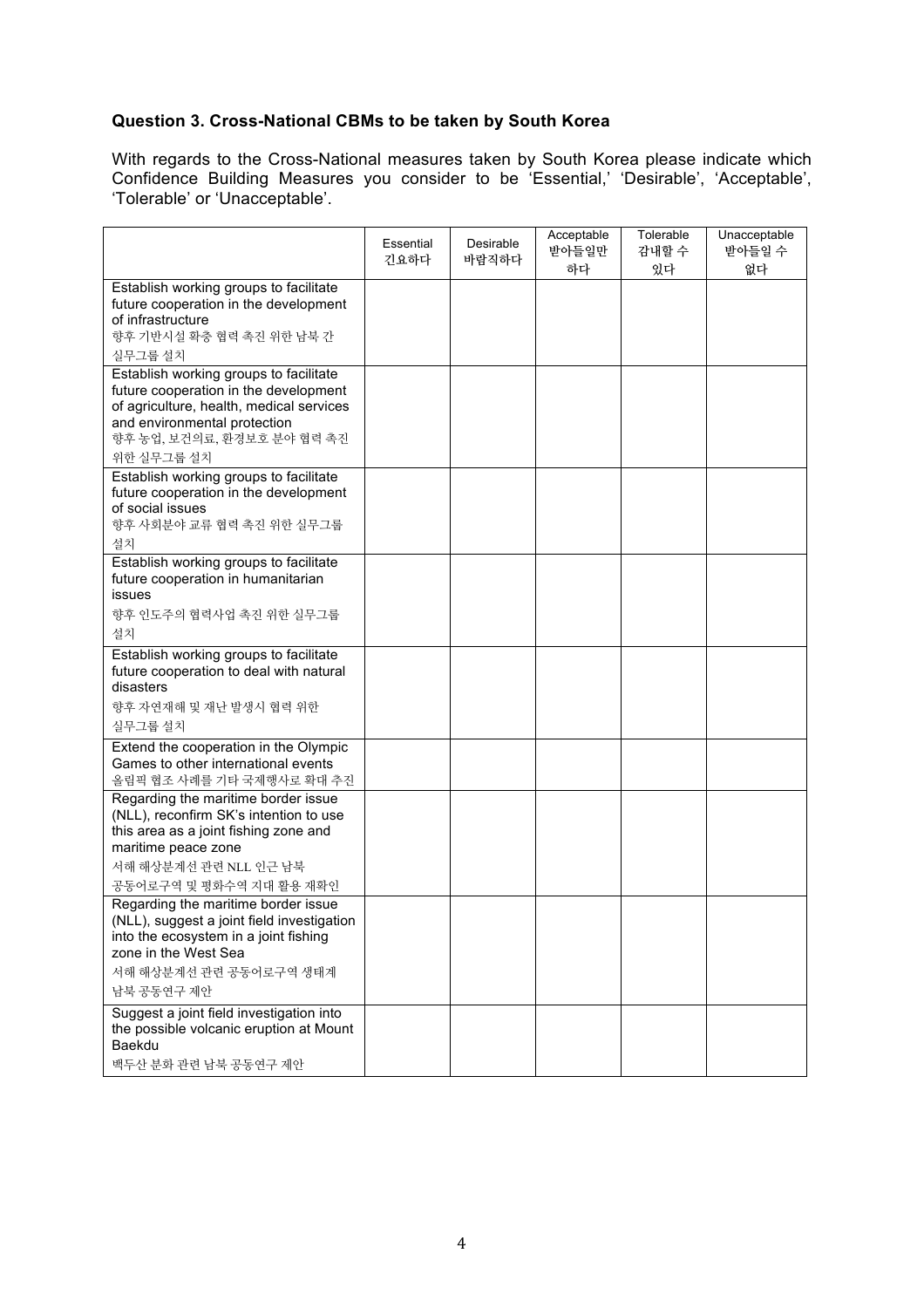### **Question 4. Denuclearization CBMs to be taken by South Korea**

With regards to the Denuclearization measures taken by South Korea please indicate which Confidence Building Measures you consider to be 'Essential,' 'Desirable', 'Acceptable', 'Tolerable' or 'Unacceptable'.

|                                                                                                                                                                                | Essential<br>긴요하다 | Desirable<br>바람직하다 | Acceptable<br>받아들일만<br>하다 | Tolerable<br>감내할 수<br>있다 | Unacceptable<br>받아들일 수<br>없다 |
|--------------------------------------------------------------------------------------------------------------------------------------------------------------------------------|-------------------|--------------------|---------------------------|--------------------------|------------------------------|
| Proclaim a return to the spirit of The<br>Joint Declaration on the<br>Denuclearization of the Korean<br>Peninsula (1992)<br>한반도 비핵화 공동선언 (1992) 정신 존중 선언                       |                   |                    |                           |                          |                              |
| Proclaim a return to the spirit of The<br>September 19 Joint Statement (2005)<br>9.19 공동성명 (2005) 정신 존중 선언                                                                     |                   |                    |                           |                          |                              |
| Proclaim downsizing ROK-US military<br>exercises while NK implements a<br>moratorium on nuclear and ballistic<br>missile tests<br>북한 핵, 미사일 실험 유예 기간 한미 군사훈련<br>일정 또는 규모 축소 선언 |                   |                    |                           |                          |                              |
| US offers formal assurance against the<br>first use of nuclear weapons provided<br>NK stops developing nuclear weapons<br>북한 핵무기 동결 선언시 미국의 대북 핵무기<br>선제 불사용 선언                |                   |                    |                           |                          |                              |
| US offers formal assurance against the<br>first use of force provided NK<br>announces dismantlement of nuclear<br>weapons                                                      |                   |                    |                           |                          |                              |
| 북한 핵무기 해체 선언시 미국의 대북 무력<br>선제 불사용 선언                                                                                                                                           |                   |                    |                           |                          |                              |
| US offers formal suggestion to<br>normalize the US-NK relations<br>provided NK implements<br>dismantlement of nuclear weapons                                                  |                   |                    |                           |                          |                              |
| 북한 핵무기 해체 이행시 미국의 북미<br>관계정상화 협상 공식 선언                                                                                                                                         |                   |                    |                           |                          |                              |

#### **Question 5. Confidence Building Measures**

Now that you have read through the list of possible CBMs would you like to see them implemented?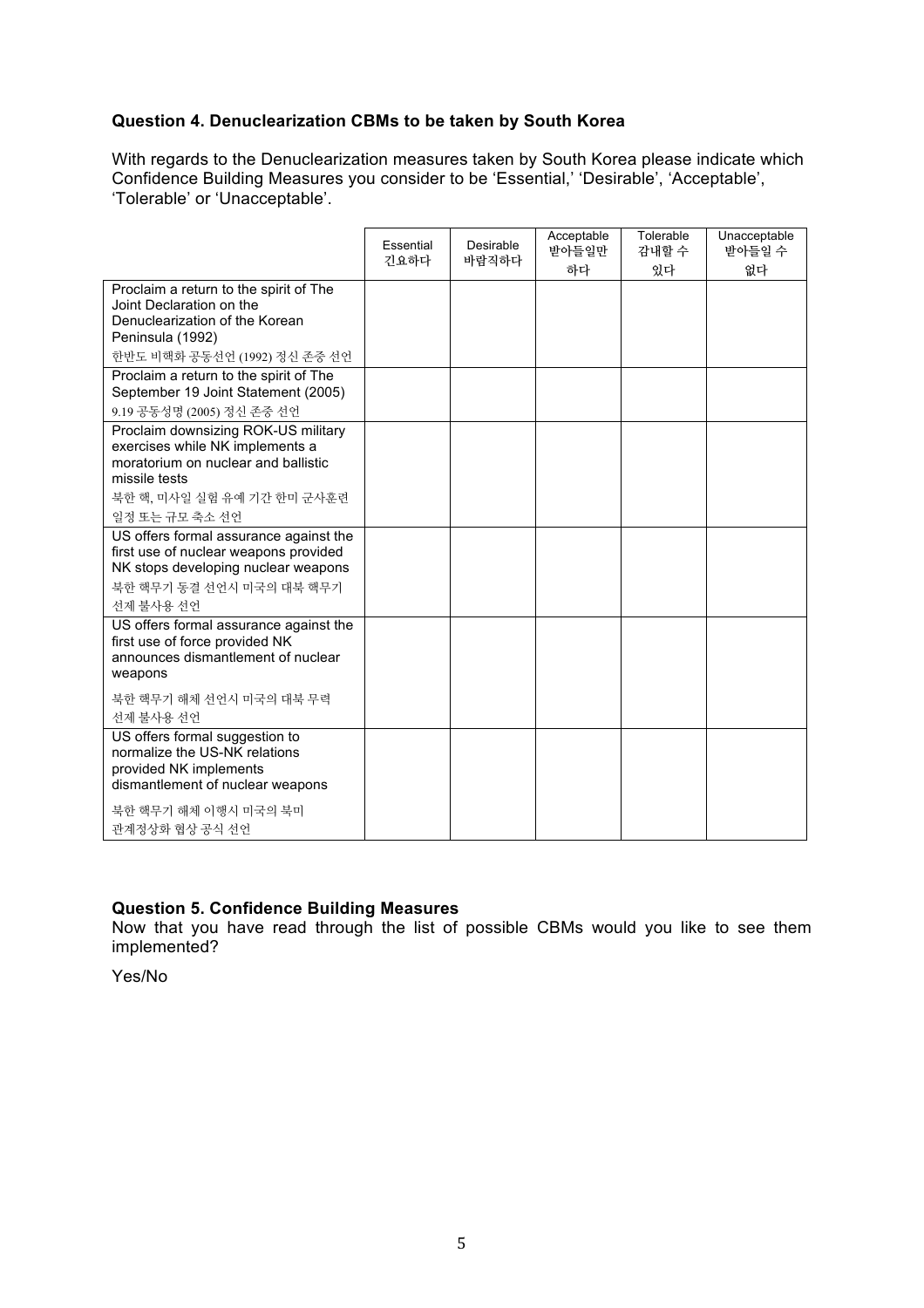#### **Question 6. DMZ CBMs to be taken by North Korea**

With regards to the DMZ issues taken by North Korea please indicate which Confidence Building Measures you consider to be 'Essential,' 'Desirable', 'Acceptable', 'Tolerable' or 'Unacceptable'.

|                                                                                      | Essential<br>긴요하다 | Desirable<br>바람직하다 | Acceptable<br>받아들일만<br>하다 | Tolerable<br>감내할 수<br>있다 | Unacceptable<br>받아들일 수<br>없다 |
|--------------------------------------------------------------------------------------|-------------------|--------------------|---------------------------|--------------------------|------------------------------|
| Replace the North Korean Flag at the DMZ<br>(Kijeong-dong) with a Unified Korea Flag |                   |                    |                           |                          |                              |
| 기정동 마을 인공기 한반도기로 대체                                                                  |                   |                    |                           |                          |                              |
| Proclaim cooperation with SK for the<br>establishment of the DMZ World Peace Park    |                   |                    |                           |                          |                              |
| DMZ 세계평화공원 건설 대남 협력 선언                                                               |                   |                    |                           |                          |                              |
| Proclaim ensuring preservation of the<br>ecosystem in the DMZ                        |                   |                    |                           |                          |                              |
| DMZ 생태계 보존 선언                                                                        |                   |                    |                           |                          |                              |
| Conduct a joint field investigation into the                                         |                   |                    |                           |                          |                              |
| ecosystem in the DMZ                                                                 |                   |                    |                           |                          |                              |
| DMZ 생태계 남북 공동연구 참여                                                                   |                   |                    |                           |                          |                              |

**6.1 If you answered 'no' to question 5 please also tell me if you would want the CBMs we discussed earlier to be implemented if these measures are taken by North Korea.**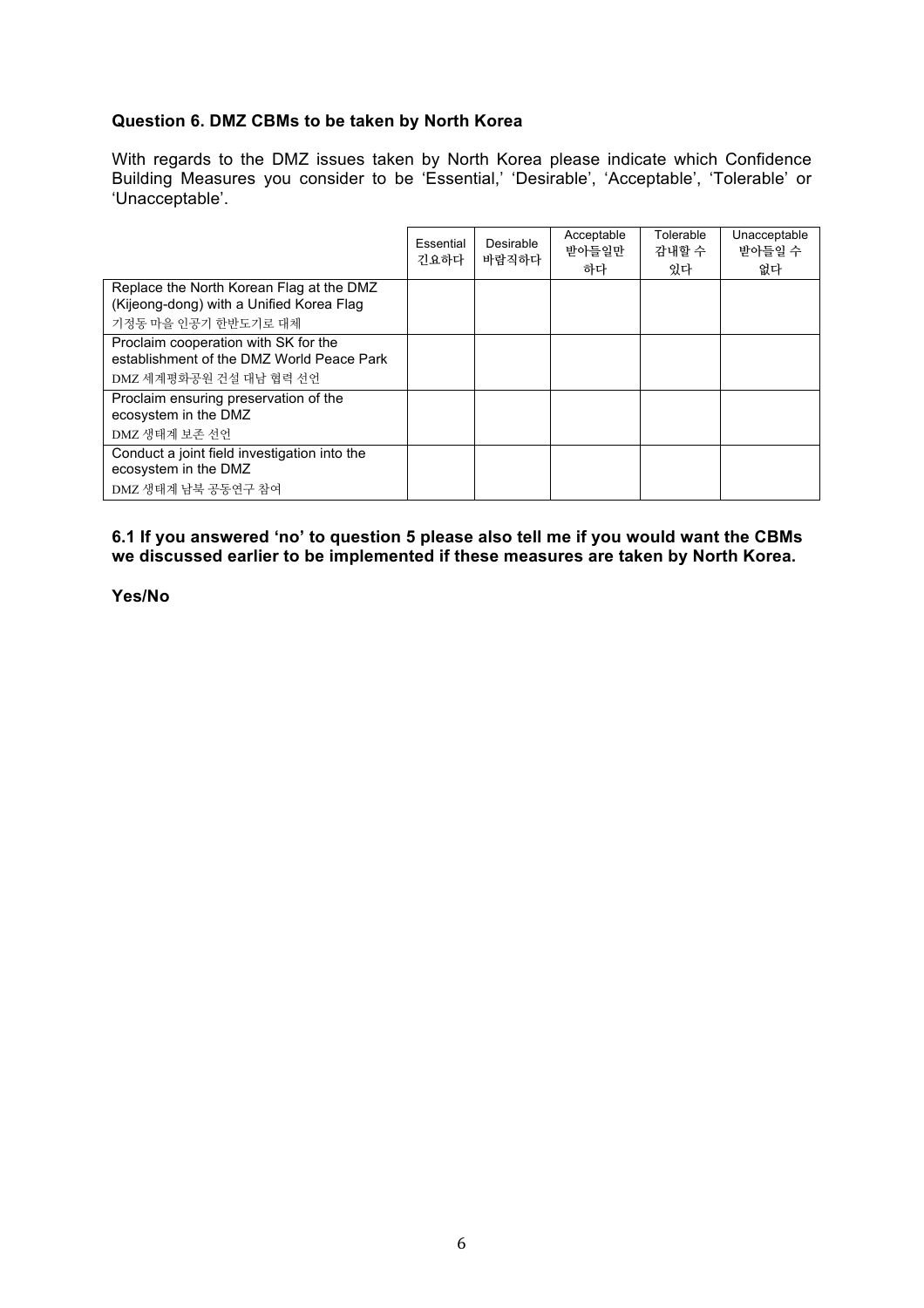### **Question 7. Political CBMs to be taken by North Korea**

With regards to the Political measures taken by North Korea please indicate which Confidence Building Measures you consider to be 'Essential,' 'Desirable', 'Acceptable', 'Tolerable' or 'Unacceptable'.

|                                                                                                          | Essential<br>긴요하다 | Desirable<br>바람직하다 | Acceptable<br>받아들일만<br>하다 | Tolerable<br>감내할 수<br>있다 | Unacceptable<br>받아들일 수<br>없다 |
|----------------------------------------------------------------------------------------------------------|-------------------|--------------------|---------------------------|--------------------------|------------------------------|
| Proclaim a return to the spirit of The Agreement on                                                      |                   |                    |                           |                          |                              |
| Reconciliation, Non-aggression and Exchanges and                                                         |                   |                    |                           |                          |                              |
| Cooperation between the South and the North (1992)                                                       |                   |                    |                           |                          |                              |
| 남북기본합의서 (1992) 정신 존중 선언                                                                                  |                   |                    |                           |                          |                              |
| Lift the seizure on SK Mount Kumgang properties                                                          |                   |                    |                           |                          |                              |
| 금강산 남한 투자자산 몰수 해제                                                                                        |                   |                    |                           |                          |                              |
| Lift the seizure on SK assets in Kaeseong Industrial                                                     |                   |                    |                           |                          |                              |
| Complex                                                                                                  |                   |                    |                           |                          |                              |
| 개성공단 남한 자산 동결 해제<br>Proclaim not to cut hotlines (either military hotlines or                            |                   |                    |                           |                          |                              |
| hotlines in Panmunjum) with South unilaterally                                                           |                   |                    |                           |                          |                              |
| 군통신 및 판문점 등 남북 연락통로 향후 일방적 폐쇄하지 않을                                                                       |                   |                    |                           |                          |                              |
| 것 선언                                                                                                     |                   |                    |                           |                          |                              |
| Report an article describing SK system/society in a                                                      |                   |                    |                           |                          |                              |
| positive manner on the first or second page of the                                                       |                   |                    |                           |                          |                              |
| Rodong Sinmun (NK's official state newspaper)                                                            |                   |                    |                           |                          |                              |
| 노동신문 1면 혹은 2면에 한국체제 및 사회 관련 긍정적 묘사                                                                       |                   |                    |                           |                          |                              |
| 기사 게재                                                                                                    |                   |                    |                           |                          |                              |
| Kim Jong-un announces fulfillment of Kim Jong-il's                                                       |                   |                    |                           |                          |                              |
| promise to visit Seoul at an appropriate time based on<br>the June 15 South-North Joint Declaration      |                   |                    |                           |                          |                              |
|                                                                                                          |                   |                    |                           |                          |                              |
| 김정은, 6.15 정상선언 '김정일 답방' 약속 기반 적절한 시기 서울<br>방문 선언                                                         |                   |                    |                           |                          |                              |
| Conduct a joint field trip to Mount Baekdu between the                                                   |                   |                    |                           |                          |                              |
| representatives of the legislatures of the two Koreas                                                    |                   |                    |                           |                          |                              |
| 남북 의회대표단 백두산 공동 방문 참여                                                                                    |                   |                    |                           |                          |                              |
| Conduct a joint field investigation into the possible                                                    |                   |                    |                           |                          |                              |
| volcanic eruption at Mount Baekdu                                                                        |                   |                    |                           |                          |                              |
| 백두산 분화 관련 남북 공동연구 참여                                                                                     |                   |                    |                           |                          |                              |
| Moderate radical descriptions of US soldiers as sworn                                                    |                   |                    |                           |                          |                              |
| enemies from children's schoolbooks                                                                      |                   |                    |                           |                          |                              |
| 초등학교 교과서 미군에 대한 과도한 부정적 기술 완화                                                                            |                   |                    |                           |                          |                              |
| Reconfirm NK's intention to regularize family reunion<br>events based on the October 4 Joint Declaration |                   |                    |                           |                          |                              |
| 10.4 공동선언 기반 이산가족 상봉 정례화 의지 재확인                                                                          |                   |                    |                           |                          |                              |
| Allow Americans held in North Korea to return to the                                                     |                   |                    |                           |                          |                              |
| US without delay                                                                                         |                   |                    |                           |                          |                              |
| 북한 억류 미국인 즉각 석방                                                                                          |                   |                    |                           |                          |                              |
| Express NK's understanding of ROK-US alliance                                                            |                   |                    |                           |                          |                              |
| '한미동맹 이해' 입장 표명                                                                                          |                   |                    |                           |                          |                              |
| Proclaim the separation of ROK-US military joint                                                         |                   |                    |                           |                          |                              |
| military exercises and other CBMs once ROK-US                                                            |                   |                    |                           |                          |                              |
| military exercises have downsized                                                                        |                   |                    |                           |                          |                              |
| 한미 군사훈련 축소 이후 한미 군사훈련과 기타 신뢰구축 방안                                                                        |                   |                    |                           |                          |                              |
| 연계 않을 것 입장 표명                                                                                            |                   |                    |                           |                          |                              |

#### **7.1 If you answered 'no' to question 5 please also tell me if you would want the CBMs we discussed earlier to be implemented if these measures are taken by North Korea.**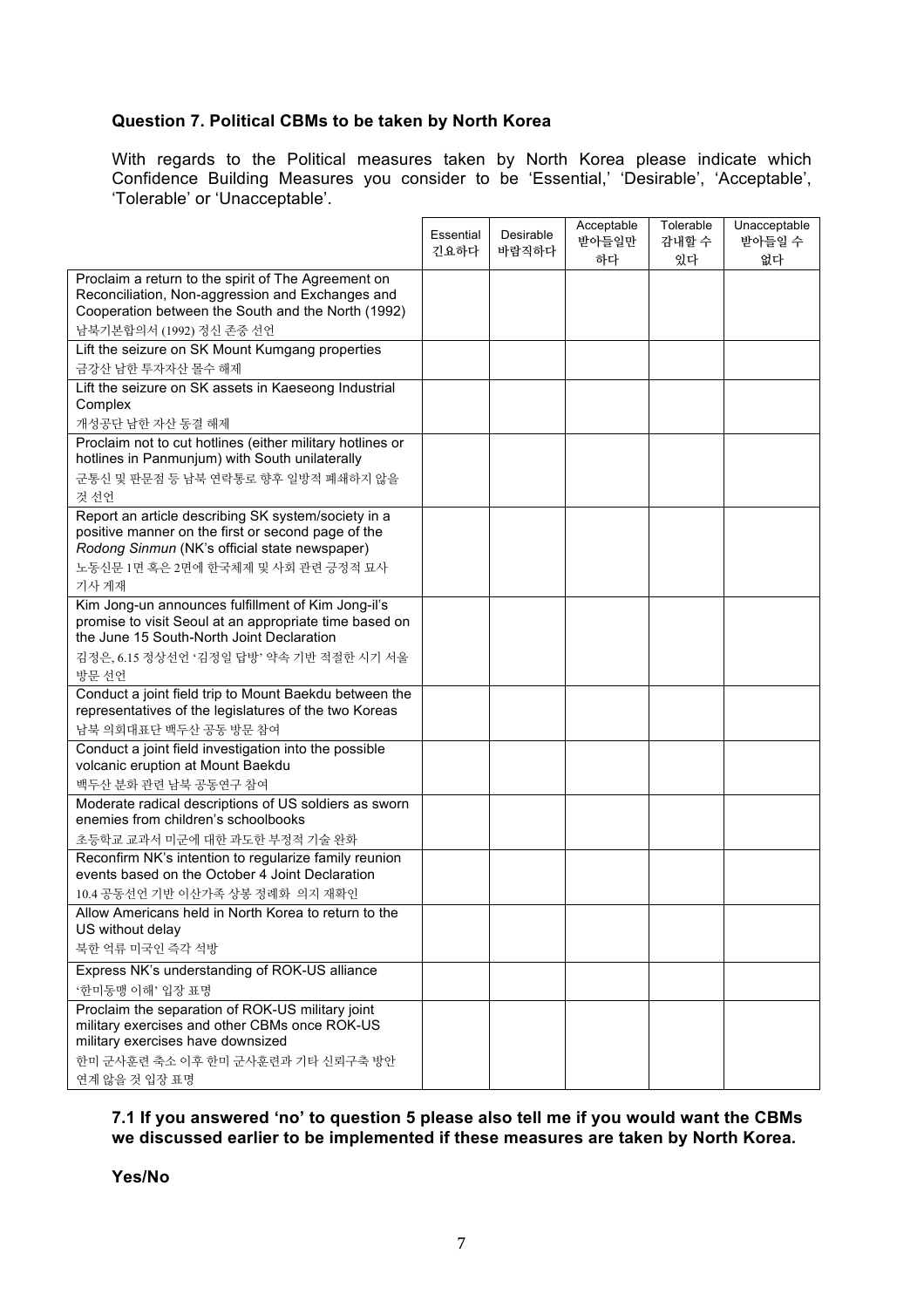### **Question 8. Cross-National CBMs to be taken by North Korea**

With regards to the Cross-National measures taken by North Korea please indicate which Confidence Building Measures you consider to be 'Essential,' 'Desirable', 'Acceptable', 'Tolerable' or 'Unacceptable'.

|                                                                                                                                                                                                                                                                      | Essential<br>긴요하다 | Desirable<br>바람직하다 | Acceptable<br>받아들일만<br>하다 | Tolerable<br>감내할 수<br>있다 | Unacceptable<br>받아들일 수<br>없다 |
|----------------------------------------------------------------------------------------------------------------------------------------------------------------------------------------------------------------------------------------------------------------------|-------------------|--------------------|---------------------------|--------------------------|------------------------------|
| Establish working groups to facilitate future<br>cooperation in the development of infrastructure<br>향후 기반시설 확충 협력 촉진 위한 남북 간 실무그룹 설치                                                                                                                                |                   |                    |                           |                          |                              |
| Establish working groups to facilitate future<br>cooperation in the development of agriculture,<br>health, medical services and environmental<br>protection<br>향후 농업, 보건의료, 환경보호 분야 협력 촉진 위한<br>실무그룹 설치                                                              |                   |                    |                           |                          |                              |
| Establish working groups to facilitate future<br>cooperation in the development of social issues<br>향후 사회분야 교류 협력 촉진 위한 실무그룹 설치                                                                                                                                      |                   |                    |                           |                          |                              |
| Establish working groups to facilitate future<br>cooperation in humanitarian issues<br>향후 인도주의 협력사업 촉진 위한 실무그룹 설치                                                                                                                                                    |                   |                    |                           |                          |                              |
| Establish working groups to facilitate future<br>cooperation to deal with natural disasters<br>향후 자연재해 및 재난 발생시 협력 위한 실무그룹 설치                                                                                                                                        |                   |                    |                           |                          |                              |
| Extend the cooperation in the Olympic Games to<br>other international events<br>올림픽 협조 사례를 기타 국제행사로 확대 추진                                                                                                                                                            |                   |                    |                           |                          |                              |
| Regarding the maritime border issue (NLL),<br>participate in a joint field investigation into the<br>ecosystem in a joint fishing zone in the West Sea<br>서해 해상분계선 관련 NLL 인근 남북 공동어로구역 및<br>평화수역 지대 활용 재확인                                                           |                   |                    |                           |                          |                              |
| Regarding the maritime border issue (NLL),<br>proclaim a return to the spirit of Article 11 of The<br>Agreement on Reconciliation, Non-aggression<br>and Exchanges and Cooperation between the<br>South and the North (1992)<br>서해 해상분계선 관련 공동어로구역 생태계 남북 공동연구<br>제안 |                   |                    |                           |                          |                              |
| Participate in a joint field investigation into the<br>possible volcanic eruption at Mount Baekdu<br>백두산 분화 관련 남북 공동연구 참여                                                                                                                                            |                   |                    |                           |                          |                              |

#### **8.1 If you answered 'no' to question 5 please also tell me if you would want the CBMs we discussed earlier to be implemented if these measures are taken by North Korea.**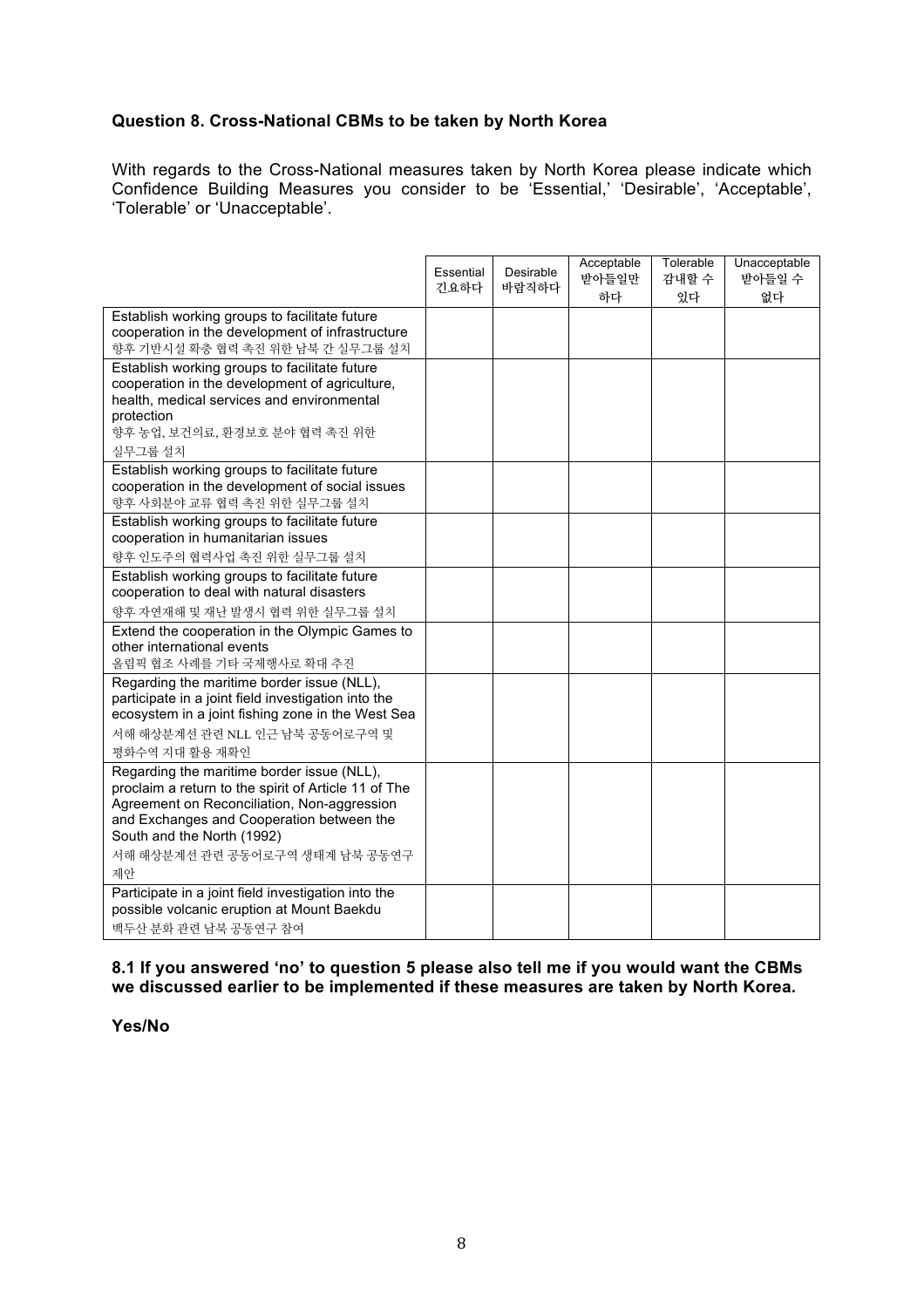## **Question 9. Denuclearization CBMs to be taken by North Korea**

With regards to the Denuclearization measures taken by North Korea please indicate which Confidence Building Measures you consider to be 'Essential,' 'Desirable', 'Acceptable', 'Tolerable' or 'Unacceptable'.

|                                                                                                                                                                                    | Essential<br>긴요하다 | Desirable<br>바람직하다 | Acceptable<br>받아들일만<br>하다 | Tolerable<br>감내할 수<br>있다 | Unacceptable<br>받아들일 수<br>없다 |
|------------------------------------------------------------------------------------------------------------------------------------------------------------------------------------|-------------------|--------------------|---------------------------|--------------------------|------------------------------|
| Proclaim a return to the spirit of The Joint<br>Declaration on the Denuclearization of the<br>Korean Peninsula (1992)                                                              |                   |                    |                           |                          |                              |
| 한반도 비핵화 공동선언 (1992) 정신 존중 선언                                                                                                                                                       |                   |                    |                           |                          |                              |
| Proclaim a return to the spirit of The September<br>19 Joint Statement (2005)                                                                                                      |                   |                    |                           |                          |                              |
| 9.19 공동성명 (2005) 정신 존중 선언                                                                                                                                                          |                   |                    |                           |                          |                              |
| Proclaim a moratorium on nuclear and ballistic<br>missile tests                                                                                                                    |                   |                    |                           |                          |                              |
| 핵, 미사일 실험 유예 선언                                                                                                                                                                    |                   |                    |                           |                          |                              |
| Proclaim a stop to developing nuclear weapons<br>provide ROK-US military exercises have<br>downsized                                                                               |                   |                    |                           |                          |                              |
| 한미군훈련 규모 또는 일정 축소시 핵개발 동결 선언                                                                                                                                                       |                   |                    |                           |                          |                              |
| Proclaim dismantlement of nuclear weapons<br>provided the US offers formal assurance against<br>the first use of nuclear weapons                                                   |                   |                    |                           |                          |                              |
| 미국의 대북 핵무기 선제 불사용 선언시 핵무기 해체 선언                                                                                                                                                    |                   |                    |                           |                          |                              |
| Proclaim acceptance of IAEA inspectors<br>provided the US offers formal assurance against<br>the first use of force and US officially suggests<br>normalization of US-NK relations |                   |                    |                           |                          |                              |
| 미국의 대북 무력 선제 불사용 선언 및 북미관계 정상화에<br>기반한 IAEA 핵사찰 수락 선언                                                                                                                              |                   |                    |                           |                          |                              |

 $\mathbf{I}$ 

**9.1 If you answered 'no' to question 5 please also tell me if you would want the CBMs we discussed earlier to be implemented if these measures are taken by North Korea.**